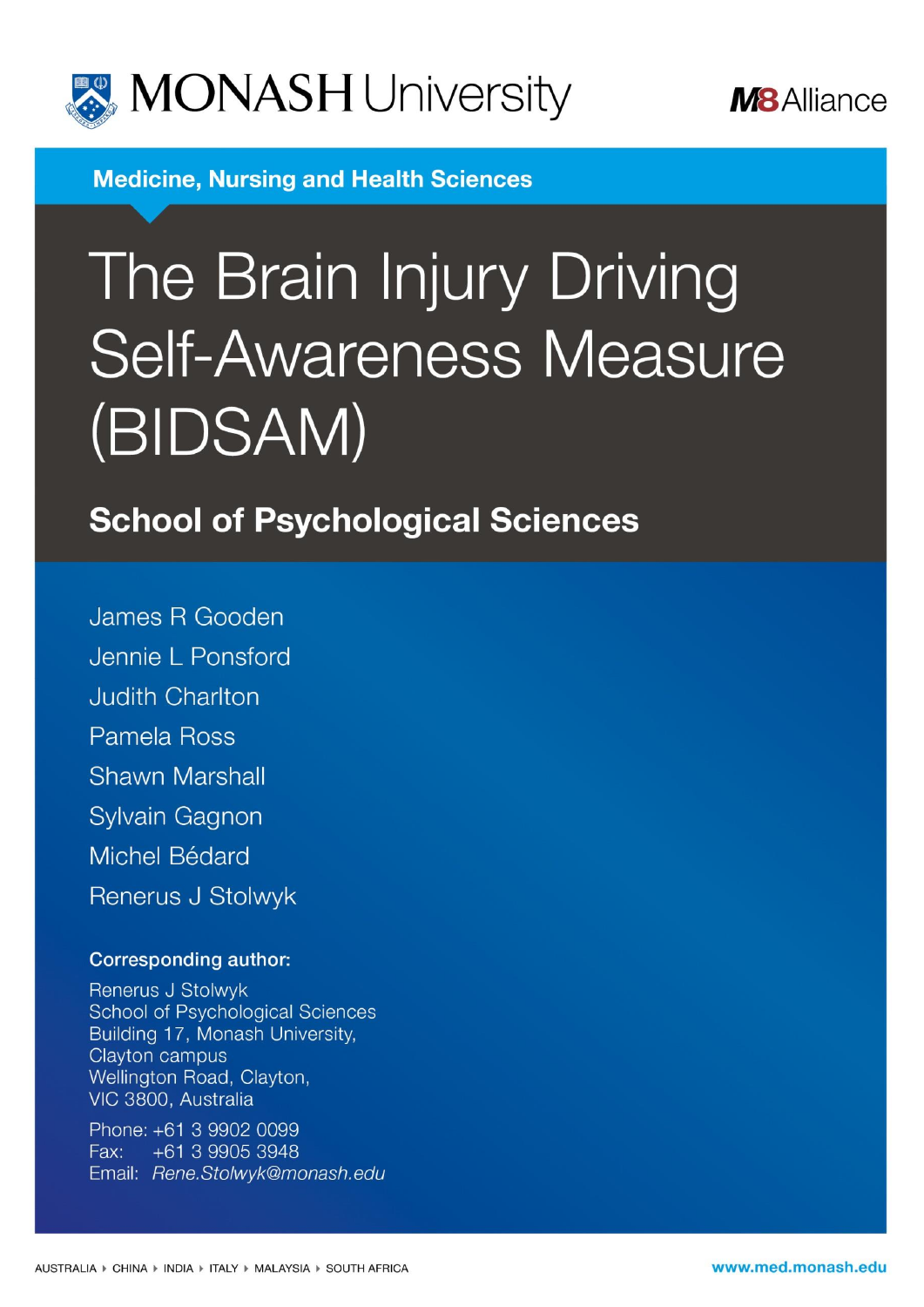## **Copyright Notice**

Copyright© 2016, by Monash University. All rights reserved. Except as provided in the Copyright Act 1968, or for clinical and research purposes, this work may not be reproduced in any form without written permission from the authors.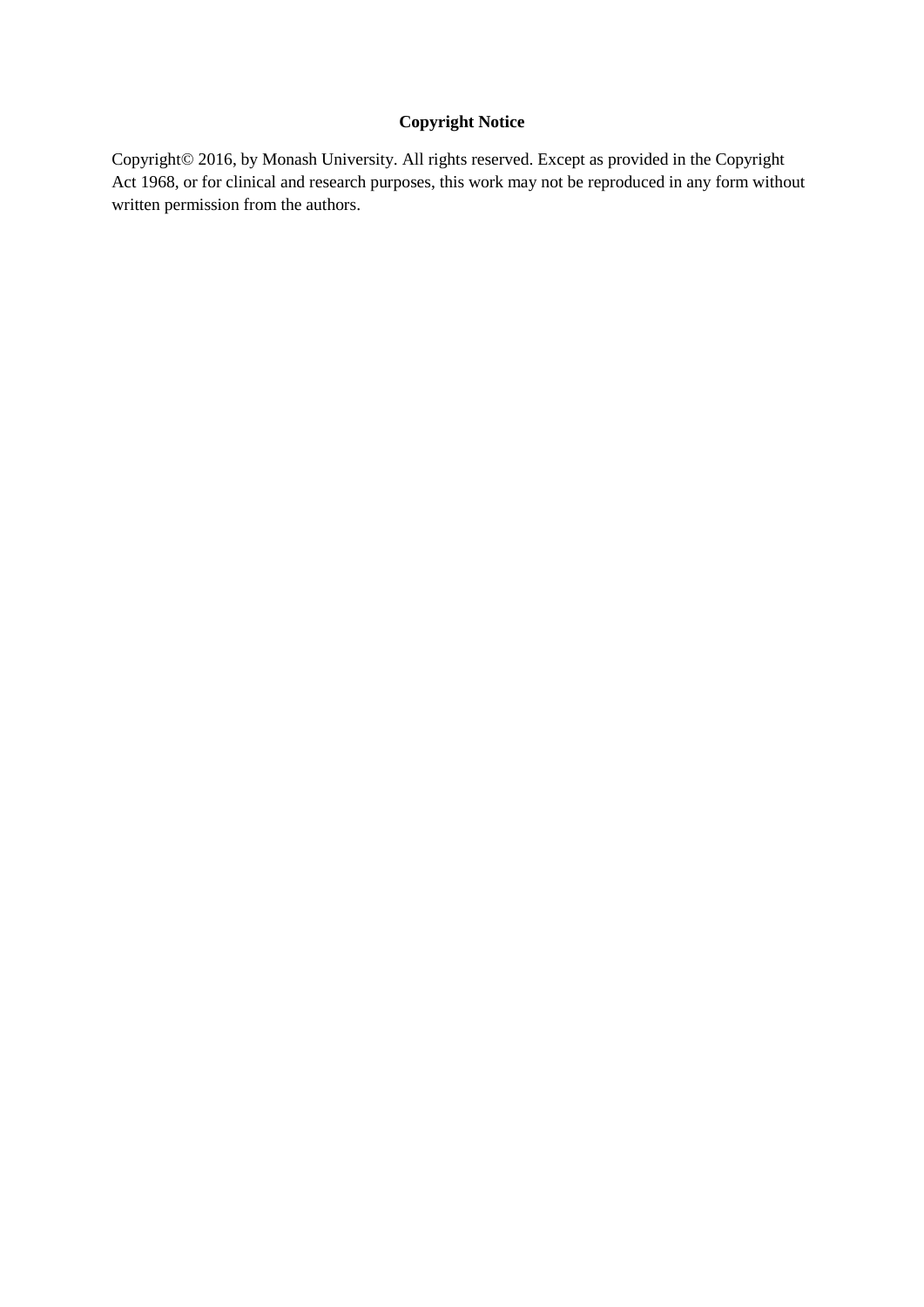## **The Brain Injury Driving Self-Awareness Measure (BIDSAM)**

## **Background**

The BIDSAM is a 28 item measure designed to assess awareness of on-road driving performance in adults undergoing a standardised on-road driving assessment following brain injury. It comprises two parallel forms: a self scale which is completed by the driver being assessed and a clinician scale which is completed by a qualified driving assessor responsible for conducting the assessment. Each form is divided into two sections. Section 1 (6 items) assesses the overall performance of the driver during the assessment while Section 2 (22 items) comprises statements that explore the frequency of difficulties or errors relating to specific driving skills assessed as part of a standard on-road assessment. These skills include adherence to road rules, speed control, signalling, lane position, lane changing, merging, observation, car control, low speed manoeuvres and the need for instructor intervention. Self-awareness of driving ability is conceptualised as the difference between the clinicians rating and the driver's self-rating and this represents an emergent or evaluative level of self-awareness.

For further information regarding the BIDSAM development and validation see Gooden, J. R., Ponsford, J., Charlton, J. L., Ross, P. E., Marshall, S., Gagnon, S., Bedard, M., & Stolwyk, R. J. (in press). The Development and Initial Validation of a New Tool to Measure Self-Awareness of Driving Ability after Brain Injury, *Australian Occupational Therapy Journal*.

## **Administration**

The BIDSAM is designed to be completed immediately following an on-road driving assessment. The driver being assessed is provided the **BIDSAM-Self** form and asked to independently complete the questionnaire based on their performance during the assessment. At an appropriate time, the assessor responsible for evaluating the driver's performance is to complete the **BIDSAM-**

**Clinician** form using their notes and records from the assessment to assist them in their responses. **It is critically important to administer the BIDSAM-Self to drivers prior to giving feedback in order to gain an accurate representation of their perceived driving performance. Furthermore, the self and clinician forms should be completed independently with no discussion of scale responses between drivers and clinicians until they are all complete.** For ease of use, the BIDSAM has been designed to be printed as a booklet, allowing the BIDSAM-Self form to be pulled out and handed separately to drivers.

## **Scoring**

Items are scored according the number in brackets. Items 1-6 are scored on a 5 point scale while items 7-28 are scored on a 3 point scale **(do not score item 29)**. Items from the respective Self and Clinician forms are summed to obtain a total score for each scale. To calculate the awareness discrepancy, the Self total score is subtracted from the Clinician total score.

#### **Interpretation**

A high score on the BIDSAM-Self and BIDSAM-Clinician forms is indicative of worse driving performance as rated by the driver or clinician respectively. For the BIDSAM-Awareness Discrepancy, a score of zero indicates a perfect agreement between the driver's self-rating and the clinician. Larger values are indicative of a greater disagreement between drivers and clinicians. A large positive value indicates the driver has overestimated their driving abilities compared to the clinician and has thus demonstrated a lack of emergent awareness. The greater this score the more unaware the driver is of their abilities. A large negative value indicates the driver has underestimated their driving abilities.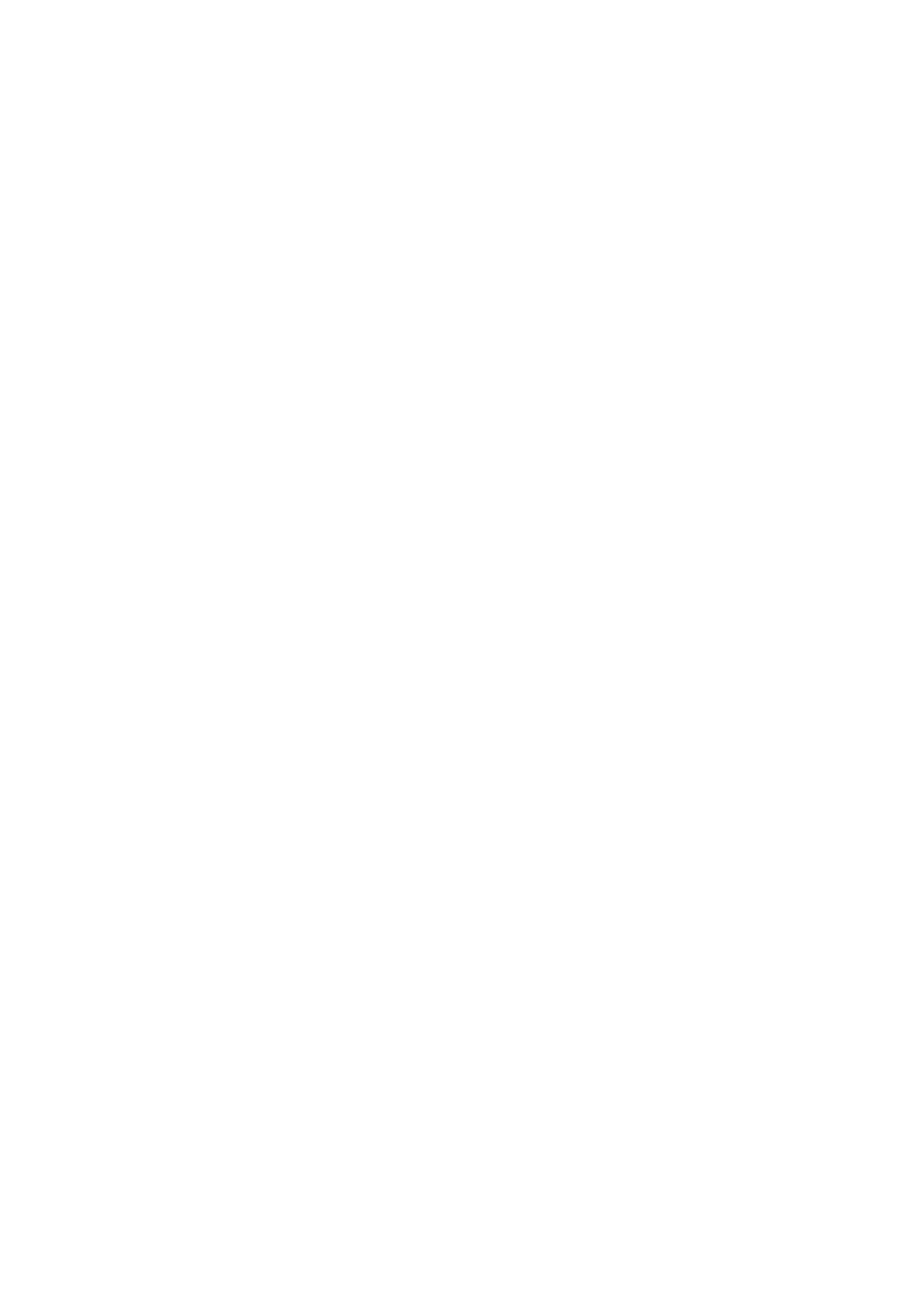## **BIDSAM – SELF**

| Name: | Jate: |
|-------|-------|
|-------|-------|

**Section 1:** Please read the following questions about your experience of the on-road driving assessment and circle your responses.

| 1 How well do you think you performed on the driving assessment today? |      |         |      |           |  |  |
|------------------------------------------------------------------------|------|---------|------|-----------|--|--|
| Very poor                                                              | Poor | Average | Good | Excellent |  |  |
| (5)                                                                    | 4)   | (3)     |      |           |  |  |

## **2 Having completed the assessment do you have any concerns about your driving?**

| Not       | A little  | Moderately | Verv      | Extremely |
|-----------|-----------|------------|-----------|-----------|
| concerned | concerned | concerned  | concerned | concerned |
| (1)       |           | (3)        | (4)       | (5)       |

## **3 How comfortable do you think your passengers were with your driving?**

| Very          | Uncomfortable |         | Comfortable | Very        |
|---------------|---------------|---------|-------------|-------------|
| uncomfortable |               | Average |             | comfortable |
| (5)           | (4)           | (3)     |             |             |

## **4 To what degree do you think the driving assessment reflected your driving abilities?**

| Very poor  | Poor       | Average    | Good       | Very good  |
|------------|------------|------------|------------|------------|
| reflection | reflection | reflection | reflection | reflection |
| (5)        | 4)         | (3)        | (2)        | ( 1 )      |

## **5 How well were you able to maintain your concentration?**

| Very poor | Poor             | Average | Good                             | Excellent |
|-----------|------------------|---------|----------------------------------|-----------|
| いし        | $\left(4\right)$ |         | $\curvearrowright$<br>$\sqrt{2}$ |           |

## **6 Did you become tired during the assessment and if so, to what extent?**

| None | Mild | Moderate | Considerably | Severe |
|------|------|----------|--------------|--------|
| (1)  |      |          | (4,          |        |

| <b>Official Use Only</b> |    |  |  |  |
|--------------------------|----|--|--|--|
| Total<br>Section 1       | S1 |  |  |  |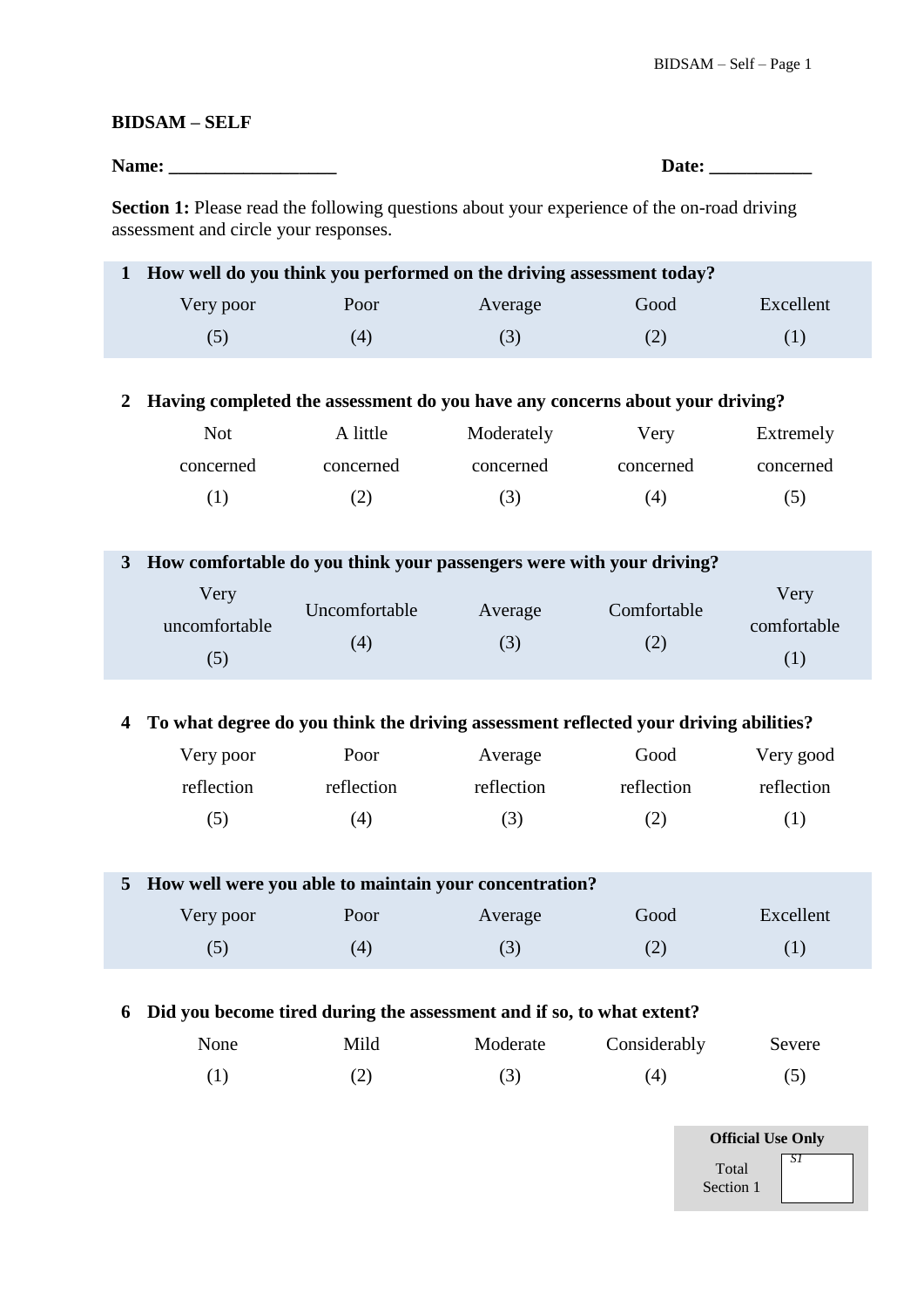## **BIDSAM – SELF**

## **Section 2**

**Instructions:** Please answer the following questions about the driving assessment today, circling the most appropriate response.

Answer **NO** if the event **did not** happen. Answer **OCCASIONALLY** if the event happened **once or twice**. Answer **FREQUENTLY** if the event happened **three or more times**.

|                |                                                                            | <b>Circle Your Response</b> |              |            |  |
|----------------|----------------------------------------------------------------------------|-----------------------------|--------------|------------|--|
|                |                                                                            | (0)                         | (1)          | (2)        |  |
| $\overline{7}$ | The instructor had to help me brake.                                       | N <sub>o</sub>              | Occasionally | Frequently |  |
| 8              | The instructor had to help me steer the car.                               | N <sub>o</sub>              | Occasionally | Frequently |  |
| 9              | The instructor had to warn me about a hazard.                              | N <sub>o</sub>              | Occasionally | Frequently |  |
| 10             | I disobeyed a road sign.                                                   | N <sub>0</sub>              | Occasionally | Frequently |  |
| 11             | I didn't give way to other cars or pedestrians when I<br>was required to.  | N <sub>o</sub>              | Occasionally | Frequently |  |
| 12             | I exceeded the speed limit on local roads.                                 | N <sub>o</sub>              | Occasionally | Frequently |  |
| 13             | I exceeded the speed limit on the freeway.                                 | N <sub>o</sub>              | Occasionally | Frequently |  |
| 14             | I was traveling too quickly for some situations.                           | N <sub>o</sub>              | Occasionally | Frequently |  |
| 15             | I was traveling too slowly at some points on the local<br>roads.           | N <sub>o</sub>              | Occasionally | Frequently |  |
| 16             | I was traveling too slowly at some points on the<br>freeway.               | N <sub>o</sub>              | Occasionally | Frequently |  |
| 17             | I forgot to use my indicators correctly when turning<br>or changing lanes. | N <sub>o</sub>              | Occasionally | Frequently |  |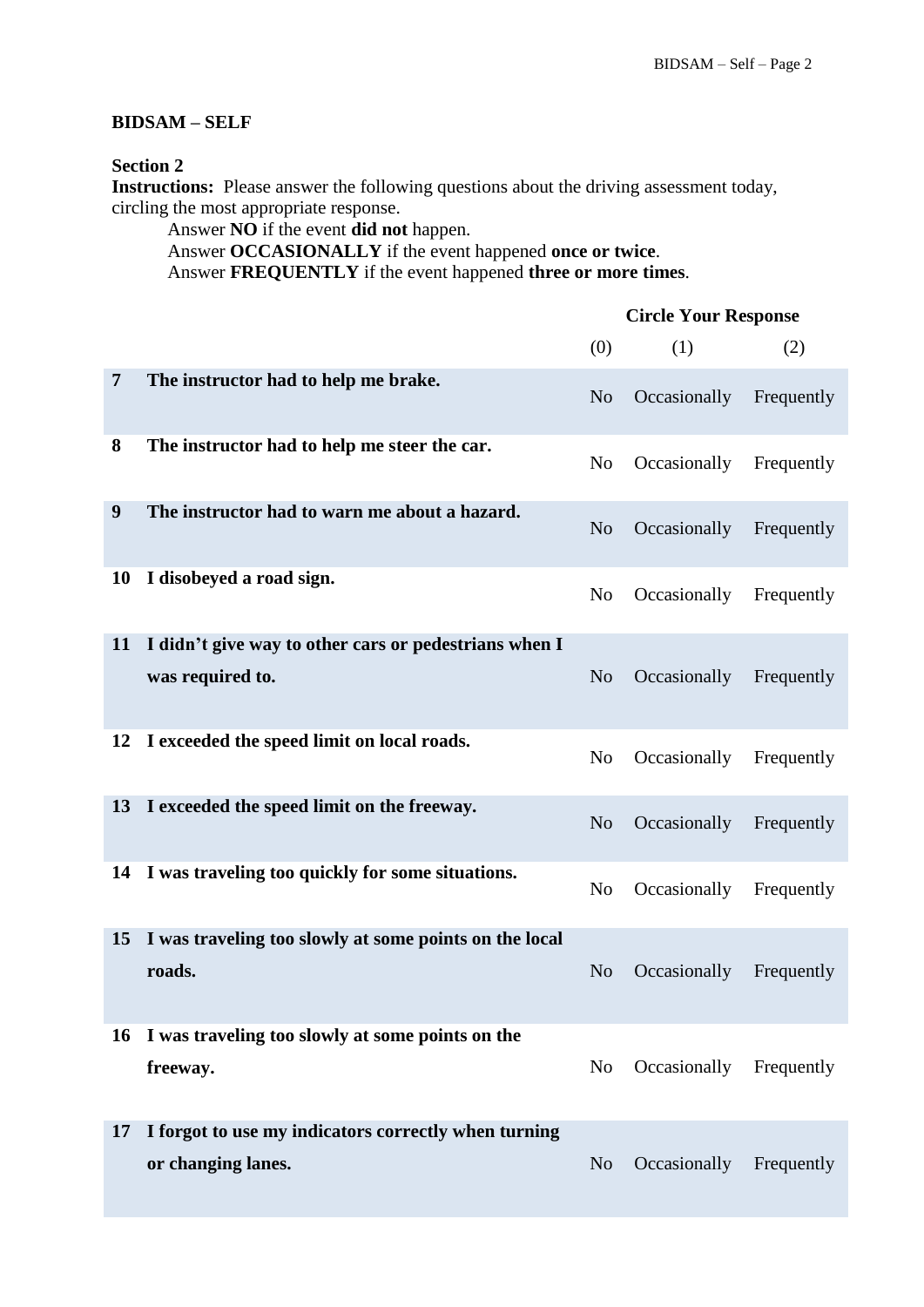| 18 | I didn't keep enough space between my car and                                                                                                                 |                |              |            |
|----|---------------------------------------------------------------------------------------------------------------------------------------------------------------|----------------|--------------|------------|
|    | other cars while driving.                                                                                                                                     | N <sub>o</sub> | Occasionally | Frequently |
| 19 | I didn't keep my car correctly positioned in my lane.                                                                                                         | N <sub>o</sub> | Occasionally | Frequently |
| 20 | I forgot to check my mirrors while driving.                                                                                                                   | N <sub>o</sub> | Occasionally | Frequently |
| 21 | I was not reacting quickly enough to changes in the<br>traffic conditions ahead such as a change in traffic<br>lights, upcoming intersection or slowing cars. | N <sub>o</sub> | Occasionally | Frequently |
| 22 | I forgot to perform head checks before changing<br>lanes or merging.                                                                                          | N <sub>o</sub> | Occasionally | Frequently |
| 23 | I had difficulties with steering my car.                                                                                                                      | N <sub>o</sub> | Occasionally | Frequently |
| 24 | I had difficulties with accelerating smoothly.                                                                                                                | N <sub>o</sub> | Occasionally | Frequently |
| 25 | I had difficulties with braking smoothly.                                                                                                                     | N <sub>o</sub> | Occasionally | Frequently |
| 26 | I had difficulties with changing lanes.                                                                                                                       | N <sub>o</sub> | Occasionally | Frequently |
| 27 | I had difficulties with parking my car.                                                                                                                       | N <sub>o</sub> | Occasionally | Frequently |
| 28 | I had difficulties with merging into traffic.                                                                                                                 | N <sub>o</sub> | Occasionally | Frequently |



| 29 | How sure are you of your answers above? |          |            |      |           |
|----|-----------------------------------------|----------|------------|------|-----------|
|    | Not at all                              | A little | Moderately | Verv | Extremely |
|    | sure                                    | sure     | sure       | sure | sure      |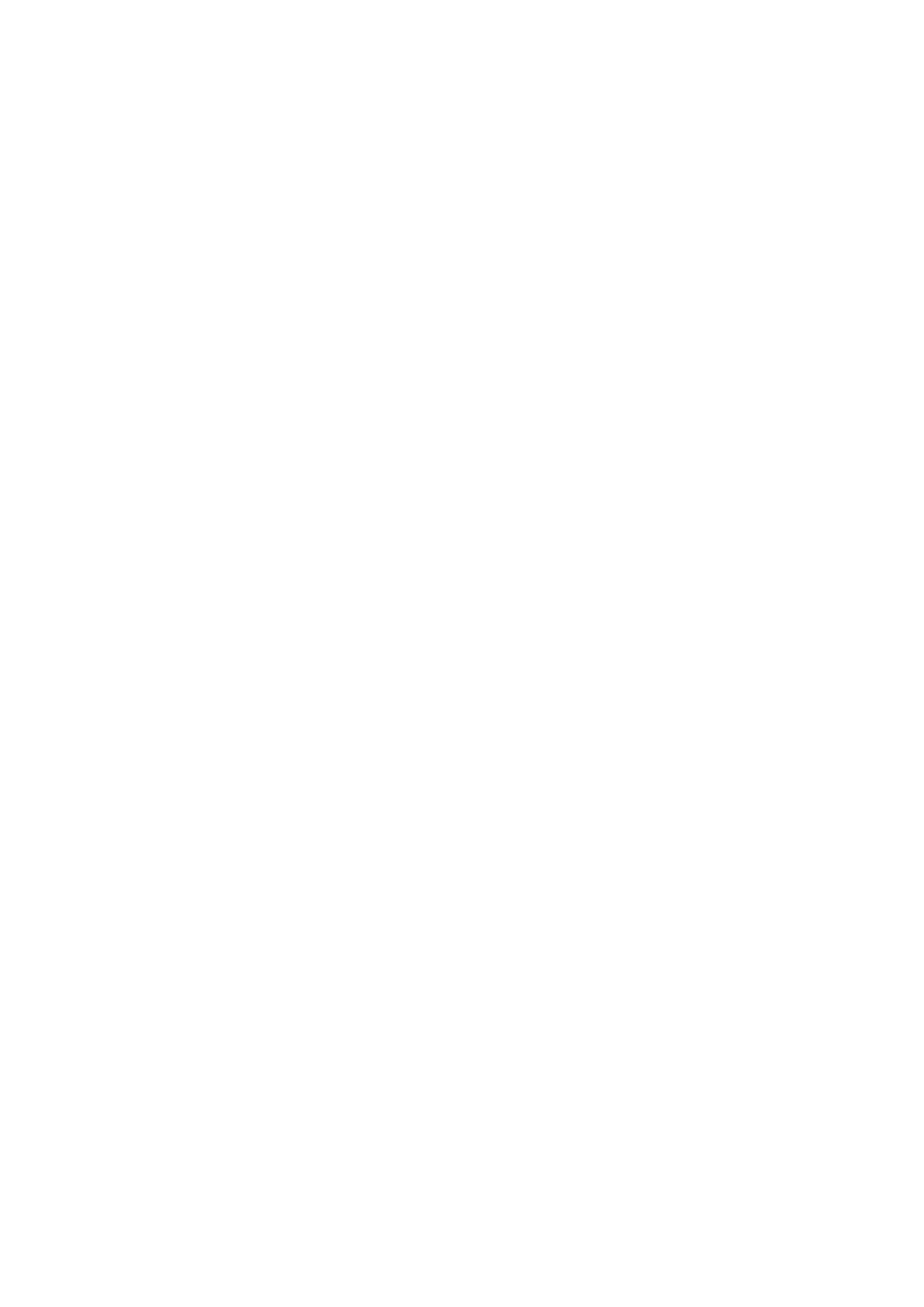## **BIDSAM – CLINICIAN**

| Driver:   | TR:   |
|-----------|-------|
| Assessor: | Date: |

**Section 1:** Please read and answer the following questions about the drivers' performance on the driving assessment today.

| 1 How well do you think they performed on the driving assessment today? |      |         |      |           |  |  |  |  |
|-------------------------------------------------------------------------|------|---------|------|-----------|--|--|--|--|
| Very poor                                                               | Poor | Average | Good | Excellent |  |  |  |  |
| (5)                                                                     | (4)  | (3)     | (Z)  | (1)       |  |  |  |  |

**2 Having completed the assessment do you have any concerns about their driving?**

| <b>Not</b> | A little  | Moderately | Very      | Extremely |
|------------|-----------|------------|-----------|-----------|
| concerned  | concerned | concerned  | concerned | concerned |
|            |           | (3)        | (4)       | (5)       |

| How comfortable were you as a passenger with their driving? |                      |         |                    |                            |  |  |
|-------------------------------------------------------------|----------------------|---------|--------------------|----------------------------|--|--|
| Very<br>uncomfortable<br>(5)                                | Uncomfortable<br>(4) | Average | Comfortable<br>(2) | Very<br>comfortable<br>(1) |  |  |

## **4 To what degree do you think the driving assessment reflected their driving abilities?**

| Very poor  | Poor       | Average    | Good       | Very good  |
|------------|------------|------------|------------|------------|
| reflection | reflection | reflection | reflection | reflection |
| (5)        | 4)         | (3)        | (2)        | ( 1 )      |

| 5 How well were they able to maintain their concentration? |     |         |      |           |  |  |  |  |
|------------------------------------------------------------|-----|---------|------|-----------|--|--|--|--|
| Very poor<br>Poor                                          |     | Average | Good | Excellent |  |  |  |  |
| (5)                                                        | (4) | (3)     |      |           |  |  |  |  |

## **6 Did they become tired during the assessment and if so, to what extent?**

| None | Mild              | Moderate | Considerably | Severe                     |
|------|-------------------|----------|--------------|----------------------------|
| 1)   | $\left( 2\right)$ | (3)      | (4)          | (5)                        |
|      |                   |          |              | <b>Official Use Only</b>   |
|      |                   |          |              | -C I<br>Total<br>Section 1 |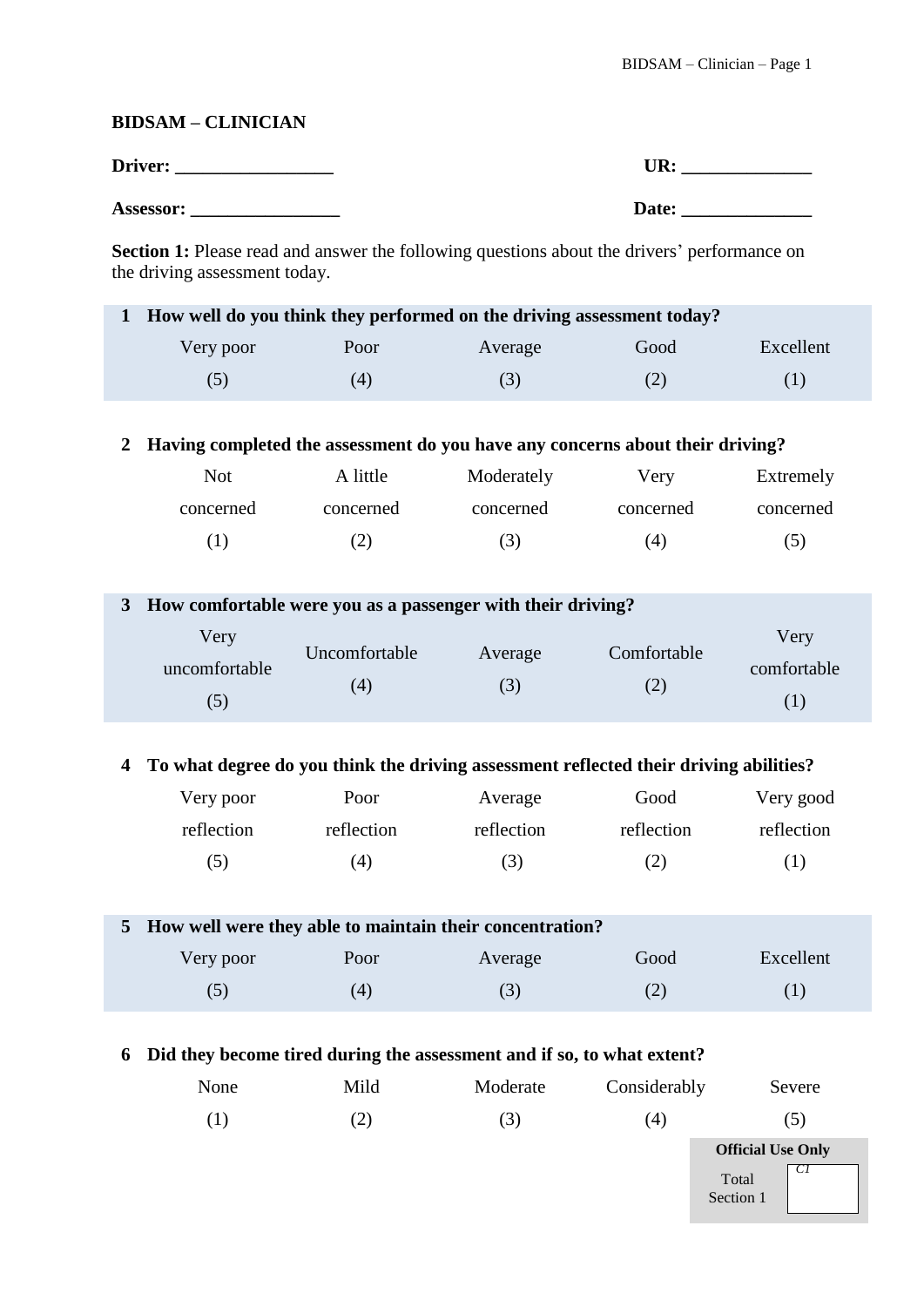## **BIDSAM – CLINICIAN**

## **Section 2**

**Instructions:** Please answer the following questions about the driving assessment using your record of their on-road performance as a guide.

Circle **FREQUENTLY** if the event occurred three or more times. Circle **OCCASIONALLY** if the event occurred once or twice. Circle **NO** if the event did not happen.

|    |                                                         | <b>Circle Your Response</b> |              |            |
|----|---------------------------------------------------------|-----------------------------|--------------|------------|
|    |                                                         | (0)                         | (1)          | (2)        |
| 7  | Did the instructor have to help them brake?             | N <sub>o</sub>              | Occasionally | Frequently |
| 8  | Did the instructor have to help them steer?             | N <sub>o</sub>              | Occasionally | Frequently |
| 9  | Did the instructor have to warn them about a hazard?    | N <sub>o</sub>              | Occasionally | Frequently |
| 10 | Did they disobey a road sign?                           | N <sub>0</sub>              | Occasionally | Frequently |
| 11 | Did they fail to give way to other cars or pedestrians? | N <sub>o</sub>              | Occasionally | Frequently |
| 12 | Did they exceed the speed limit on local roads?         | N <sub>o</sub>              | Occasionally | Frequently |
| 13 | Did they exceed the speed limit on the freeway?         | N <sub>o</sub>              | Occasionally | Frequently |
| 14 | Were they travelling too quickly for some situations?   | N <sub>o</sub>              | Occasionally | Frequently |
| 15 | Did they travel too slowly at any point on local roads? | N <sub>o</sub>              | Occasionally | Frequently |
| 16 | Did they travel too slowly at any point on the freeway? | N <sub>0</sub>              | Occasionally | Frequently |
| 17 | Did they fail to use their indictors correctly when     |                             |              |            |
|    | turning or changing lanes?                              | N <sub>o</sub>              | Occasionally | Frequently |
| 18 | Did they fail to keep enough space between other cars?  | N <sub>0</sub>              | Occasionally | Frequently |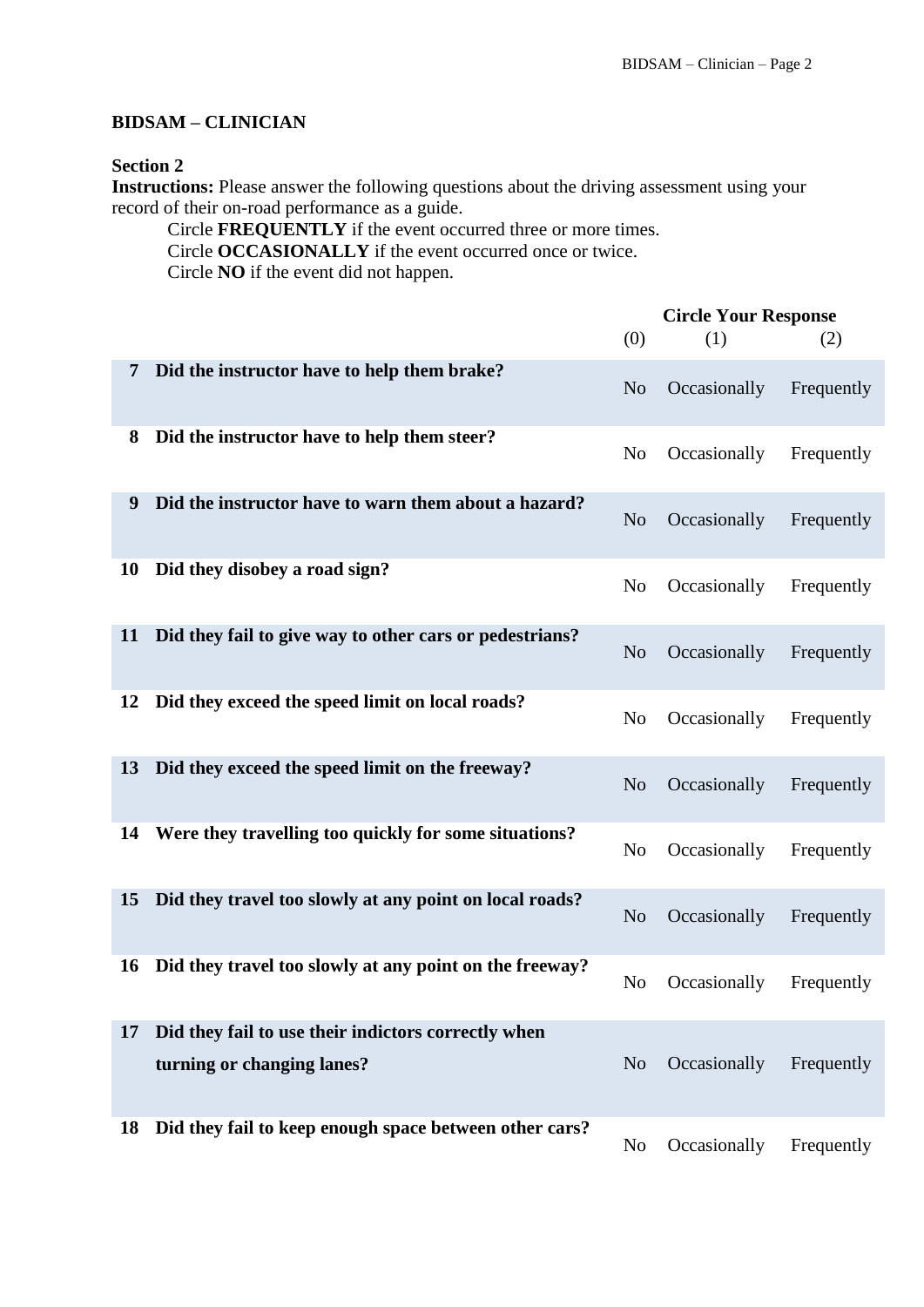| 19 | Did they fail to correctly position their car in their lane?                             | N <sub>o</sub> | Occasionally | Frequently |
|----|------------------------------------------------------------------------------------------|----------------|--------------|------------|
| 20 | Did they forget to check their mirrors?                                                  | N <sub>o</sub> | Occasionally | Frequently |
| 21 | Were they failing to react quickly enough to changes in<br>the traffic conditions ahead? | N <sub>o</sub> | Occasionally | Frequently |
| 22 | Did they fail to perform head checks before changing<br>lanes or merging?                | N <sub>o</sub> | Occasionally | Frequently |
| 23 | Were they having difficulty steering?                                                    | N <sub>o</sub> | Occasionally | Frequently |
| 24 | Were they having difficulty accelerating smoothly?                                       | N <sub>0</sub> | Occasionally | Frequently |
| 25 | Were they having difficulty braking smoothly?                                            | N <sub>o</sub> | Occasionally | Frequently |
| 26 | Were they having difficulty changing lanes?                                              | N <sub>o</sub> | Occasionally | Frequently |
| 27 | Were they having difficulty parking their car?                                           | N <sub>o</sub> | Occasionally | Frequently |
| 28 | Were they having difficulty merging into traffic?                                        | N <sub>o</sub> | Occasionally | Frequently |